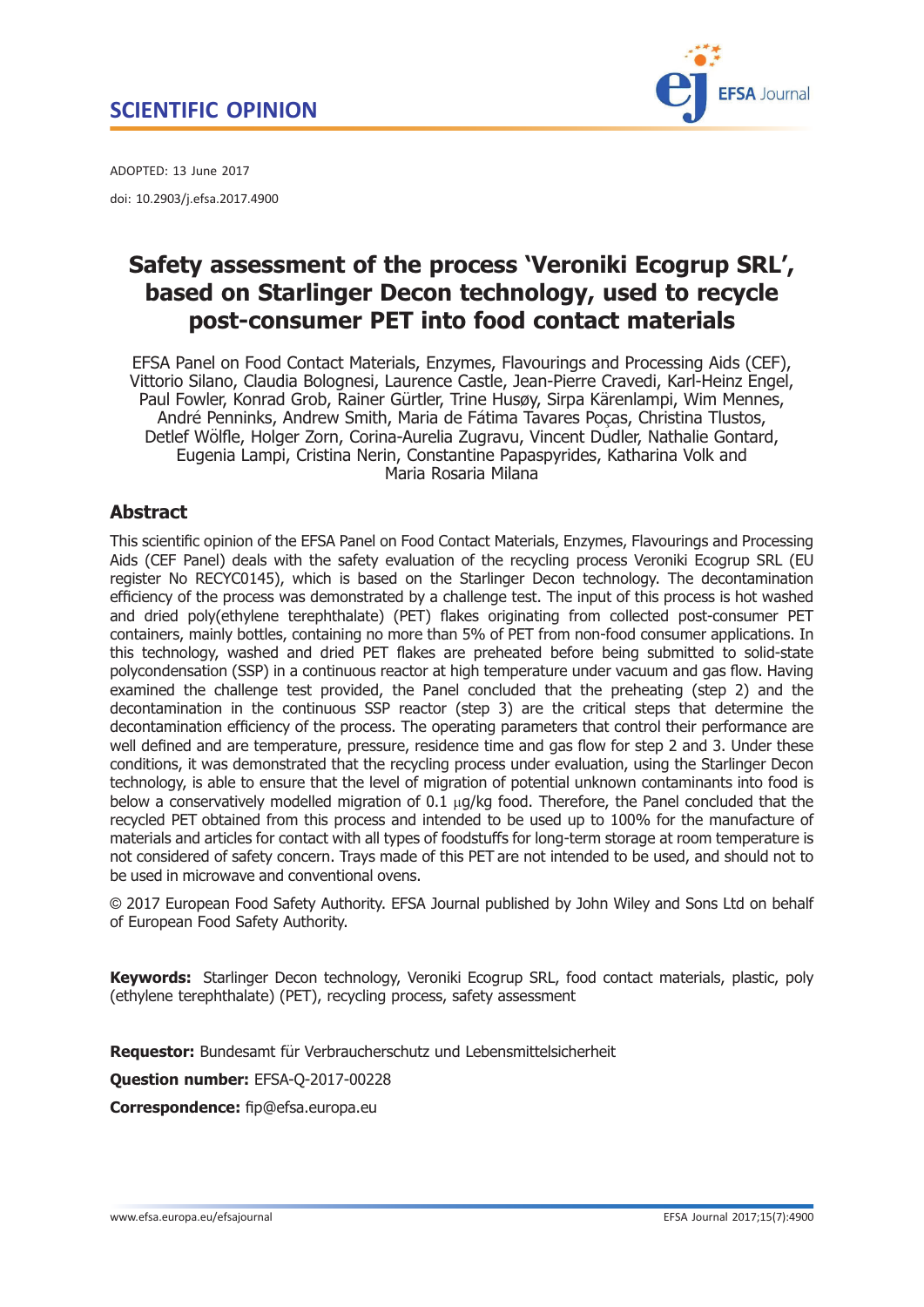

Panel members: Claudia Bolognesi, Laurence Castle, Jean-Pierre Cravedi, Karl-Heinz Engel, Paul Fowler, Roland Franz, Konrad Grob, Rainer Gürtler, Trine Husøy, Sirpa Kärenlampi, Wim Mennes, Maria Rosaria Milana, André Penninks, Vittorio Silano, Andrew Smith, Maria de Fátima Tavares Poças, Christina Tlustos, Detlef Wölfle, Holger Zorn and Corina-Aurelia Zugravu.

**Competing interests:** In line with EFSA's policy on declarations of interest, Roland Franz did not participate in the development and adoption of this scientific output.

**Suggested citation:** EFSA CEF Panel (EFSA Panel on Food Contact Materials, Enzymes, Flavourings and Processing Aids), Silano V, Bolognesi C, Castle L, Cravedi J-P, Engel K-H, Fowler P, Grob K, Gürtler R, Husøy T, Kärenlampi S, Mennes W, Penninks A, Smith A, Tavares Poças MF, Tlustos C, Wölfle D, Zorn H, Zugravu C-A, Dudler V, Gontard N, Lampi E, Nerin C, Papaspyrides C, Volk K and Milana MR, 2017. Scientific Opinion on the safety assessment of the process 'Veroniki Ecogrup SRL', based on Starlinger Decon technology, used to recycle post-consumer PET into food contact materials. EFSA Journal 2017; 15(7):4900, 11 pp. <https://doi.org/10.2903/j.efsa.2017.4900>

#### ISSN: 1831-4732

© 2017 European Food Safety Authority. EFSA Journal published by John Wiley and Sons Ltd on behalf of European Food Safety Authority.

This is an open access article under the terms of the [Creative Commons Attribution-NoDerivs](http://creativecommons.org/licenses/by-nd/4.0/) License, which permits use and distribution in any medium, provided the original work is properly cited and no modifications or adaptations are made.



The EFSA Journal is a publication of the European Food Safety Authority, an agency of the European Union.

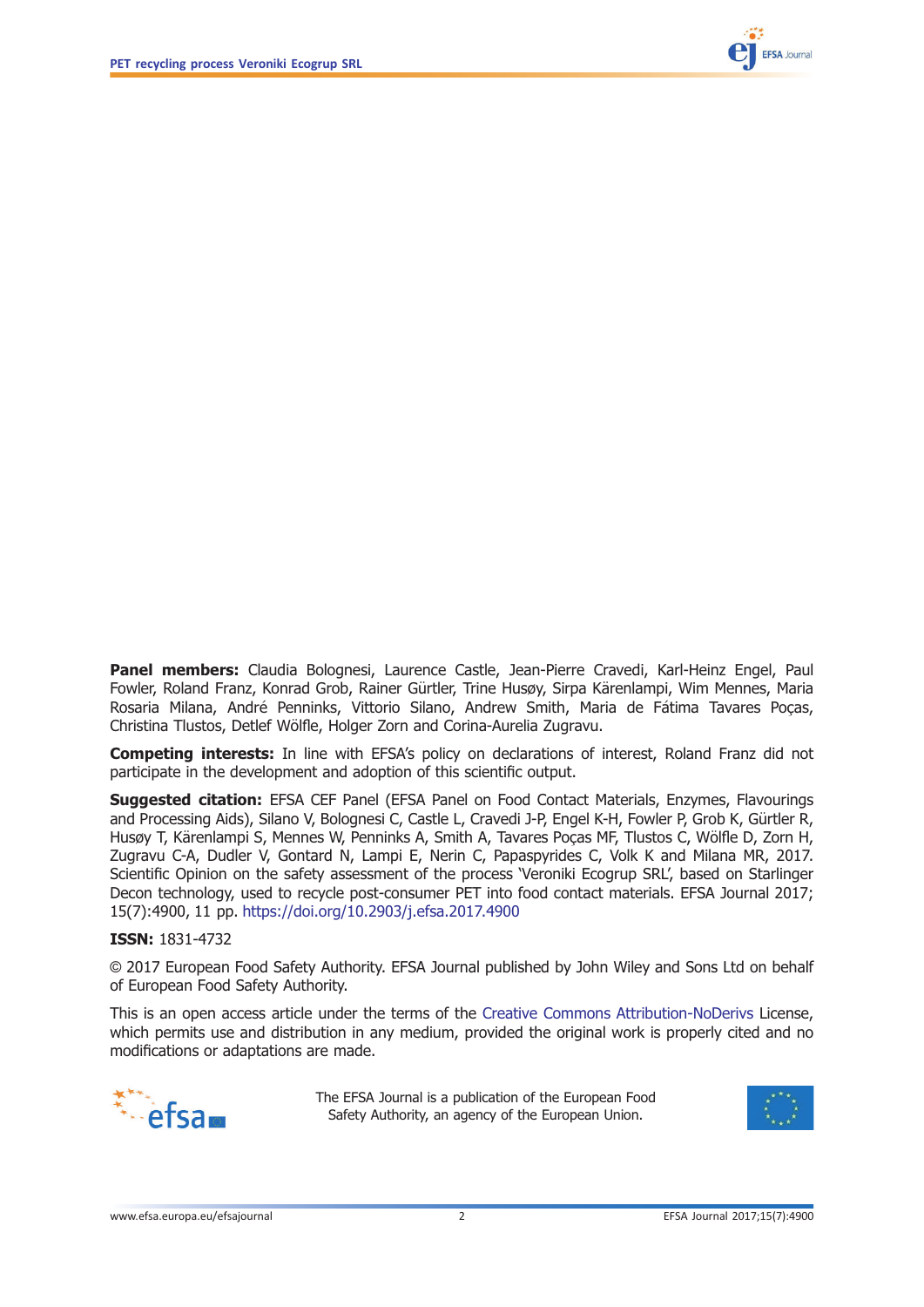

## **Table of contents**

| Abstract.             |                                                                                                          |   |  |  |  |
|-----------------------|----------------------------------------------------------------------------------------------------------|---|--|--|--|
|                       |                                                                                                          |   |  |  |  |
| 1.1.                  |                                                                                                          | 4 |  |  |  |
| $\mathcal{P}_{\cdot}$ |                                                                                                          |   |  |  |  |
| 2.1.                  |                                                                                                          |   |  |  |  |
| 2.2.                  |                                                                                                          | 5 |  |  |  |
| 3.                    |                                                                                                          | ל |  |  |  |
| 3.1.                  |                                                                                                          |   |  |  |  |
| 3.2.                  |                                                                                                          | 5 |  |  |  |
|                       |                                                                                                          | ל |  |  |  |
|                       |                                                                                                          |   |  |  |  |
| 3.3.                  |                                                                                                          | 6 |  |  |  |
|                       |                                                                                                          | ь |  |  |  |
|                       |                                                                                                          |   |  |  |  |
| 3.4.                  |                                                                                                          |   |  |  |  |
| 4.                    |                                                                                                          | 8 |  |  |  |
| 5.                    |                                                                                                          |   |  |  |  |
|                       |                                                                                                          |   |  |  |  |
| 9                     |                                                                                                          |   |  |  |  |
|                       |                                                                                                          |   |  |  |  |
|                       |                                                                                                          |   |  |  |  |
|                       | Appendix B - Relationship between the key parameters for the evaluation scheme (EFSA CEF Panel, 2011) 11 |   |  |  |  |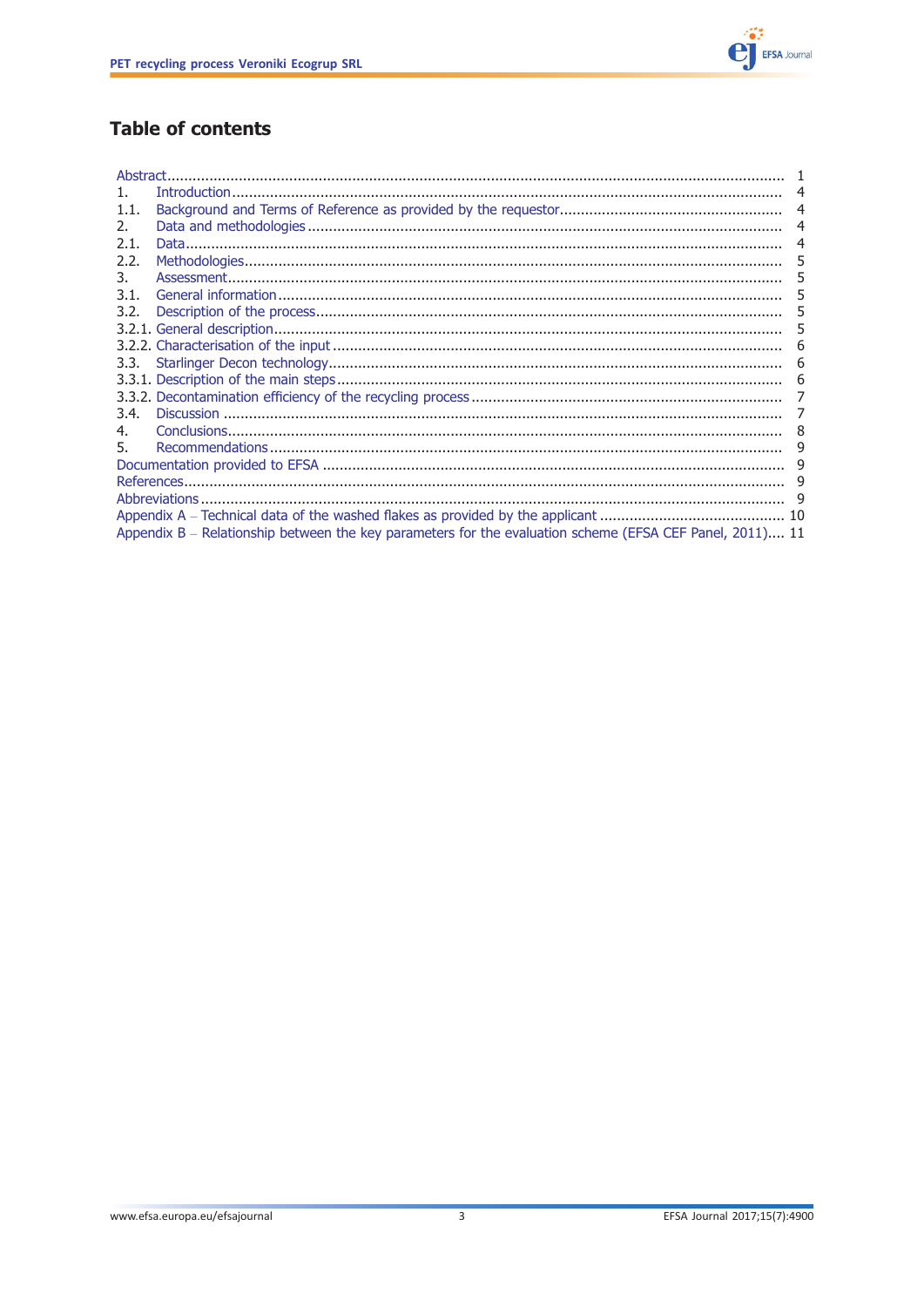## <span id="page-3-0"></span>1. Introduction

#### 1.1. Background and Terms of Reference as provided by the requestor

Recycled plastic materials and articles shall only be placed on the market if they contain recycled plastic obtained from an authorised recycling process. Before a recycling process is authorised, EFSA's opinion on its safety is required. This procedure has been established in Article 5 of the Regulation (EC) No  $282/2008<sup>1</sup>$  of the Commission of 27 March 2008 on recycled plastic materials intended to come into contact with foods and Articles 8 and 9 of Regulation (EC) No 1935/2004<sup>2</sup> of the European Parliament and of the Council of 27 October 2004 on materials and articles intended to come into contact with food.

According to this procedure, the industry submits applications to the Member States Competent Authorities which transmit the applications to the European Food Safety Authority (EFSA) for evaluation.

In this case, EFSA received, from the Bundesamt für Verbraucherschutz und Lebensmittelsicherheit, Germany, an application for evaluation of the recycling process Veroniki Ecogrup SRL, EU register No RECYC0145. The request has been registered in EFSA's register of received questions under the number EFSA-Q-2017-00228. The dossier was submitted on behalf of Veroniki Ecogrup SRL, Romania.

According to Article 5 of Regulation (EC) No 282/2008 of the Commission of 27 March 2008 on recycled plastic materials intended to come into contact with foods, EFSA is required to carry out risk assessments on the risks originating from the migration of substances from recycled food contact plastic materials and articles into food and deliver a scientific opinion on the recycling process examined.

According to Article 4 of Regulation (EC) No 282/2008, EFSA will evaluate whether it has been demonstrated in a challenge test, or by other appropriate scientific evidence, that the recycling process Veroniki Ecogrup SRL is able to reduce any contamination of the plastic input to a concentration that does not pose a risk to human health. The poly(ethylene terephthalate) (PET) materials and articles used as input of the process as well as the conditions of use of the recycled PET make part of this evaluation.

## 2. Data and methodologies

### 2.1. Data

The applicant has submitted a dossier following the 'EFSA guidelines for the submission of an application for the safety evaluation of a recycling process to produce recycled plastics intended to be used for the manufacture of materials and articles in contact with food, prior to its authorisation' (EFSA, 2008). Applications shall be submitted in accordance with Article 5 of the Regulation (EC) No 282/2008.

The following information on the recycling process was provided by the applicant and used for the evaluation:

- General information:
	- general description
	- existing authorisations
- Specific information:
	- recycling process
	- characterisation of the input
	- determination of the decontamination efficiency of the recycling process
	- characterisation of the recycled plastic
	- intended application in contact with food
	- compliance with the relevant provisions on food contact materials and articles
	- process analysis and evaluation<br>
	operating parameters
	- operating parameters.

<sup>&</sup>lt;sup>1</sup> Regulation (EC) No 282/2008 of the European parliament and of the council of 27 March 2008 on recycled plastic materials and articles intended to come into contact with foods and amending Regulation (EC) No 2023/2006.

<sup>&</sup>lt;sup>2</sup> Requlation (EC) No 1935/2004 of the European parliament and of the council of 27 October 2004 on materials and articles intended to come into contact with food and repealing Directives 80/590/EEC and 89/109/EEC. OJ L 338, 13.11.2004, p. 4–17.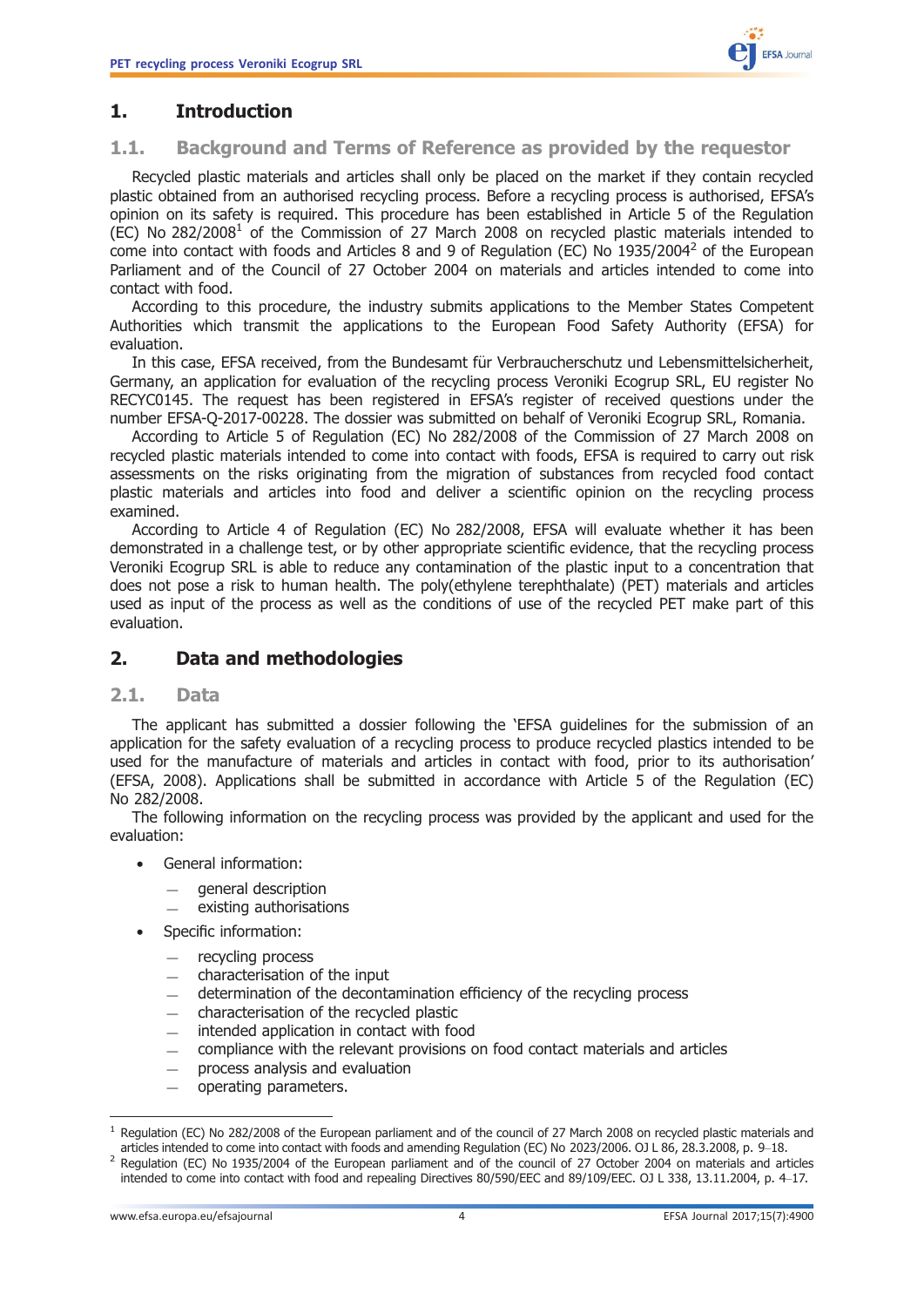

## <span id="page-4-0"></span>2.2. Methodologies

The principles followed for the evaluation are described here. The risks associated to the use of recycled plastic materials and articles in contact with food come from the possible migration of chemicals into the food in amounts that would endanger human health. The quality of the input, the efficiency of the recycling process to remove contaminants, as well as the intended use of the recycled plastic, are crucial points for the risk assessment (see guidelines on recycling plastics; EFSA, 2008).

The criteria for the safety evaluation of a mechanical recycling process to produce recycled PET intended to be used for the manufacture of materials and articles in contact with food are described in the scientific opinion developed by the EFSA Panel on Food Contact Materials, Enzymes, Flavourings and Processing Aids (EFSA CEF Panel, 2011). The principle of the evaluation is to apply the decontamination efficiency of a recycling technology or process, obtained from a challenge test with surrogate contaminants, to a reference contamination level for post-consumer PET, conservatively set at 3 mg/kg PET for contaminants resulting from possible misuse. The resulting residual concentration of each surrogate contaminant in recycled PET  $(C_{res})$  is compared with a modelled concentration of the surrogate contaminants in PET ( $C_{mod}$ ). This  $C_{mod}$  is calculated using generally recognised conservative migration models so that the related migration does not give rise to a dietary exposure exceeding  $0.0025 \mu g/kg$  body weight (bw) per day (i.e. the human exposure threshold value for chemicals with structural alerts for genotoxicity), below which the risk to human health would be negligible. If the C<sub>res</sub> is not higher than the  $C_{mod}$ , the recycled PET manufactured by such recycling process is not considered of safety concern for the defined conditions of use (EFSA CEF Panel, 2011).

The assessment was conducted in line with the principles described in the EFSA Guidance on transparency in the scientific aspects of risk assessment (EFSA, 2009) and considering the relevant guidance from the EFSA Scientific Committee.

## 3. Assessment

#### 3.1. General information

According to the applicant, the recycling process Veroniki Ecogrup SRL is intended to recycle food grade PET containers to produce recycled PET flakes using the Starlinger Decon technology. The recycled flakes are intended to be used up to 100% for the manufacture of recycled materials and articles. These final materials and articles are intended to be used in direct contact with all kinds of foodstuffs for long-term storage at room temperature.

### 3.2. Description of the process

#### 3.2.1. General description

The recycling process Veroniki Ecogrup SRL produces recycled PET flakes from PET containers, mainly bottles, coming from post-consumer collection systems (kerbside and deposit systems). The recycling process comprises of the three steps below. The first step may be performed by a third party or by the applicant.

#### Input

In step 1, post-consumer PET containers, mainly bottles and trays, are processed into washed and dried flakes, which are used as input of the process.

#### Decontamination and production of recycled PET material

- In step 2, the flakes are preheated in batch reactors with a flow of hot gas.
- In step 3, the preheated flakes are submitted to solid-state polycondensation (SSP) in a continuous reactor at high temperature using vacuum and gas flow.

The operating conditions of the process have been provided to EFSA.

Recycled flakes, the final product of the process, are checked against technical requirements on intrinsic viscosity, colour, black spots, etc. Recycled flakes are intended to be converted by the applicant or by other companies into recycled articles used for hotfill and/or long-term storage at room temperature, such as bottles for mineral water, soft drinks and beer. The recycled flakes may also be used for sheets which are thermoformed to make food trays. Trays made of this PET are not intended to be used in microwave and conventional ovens.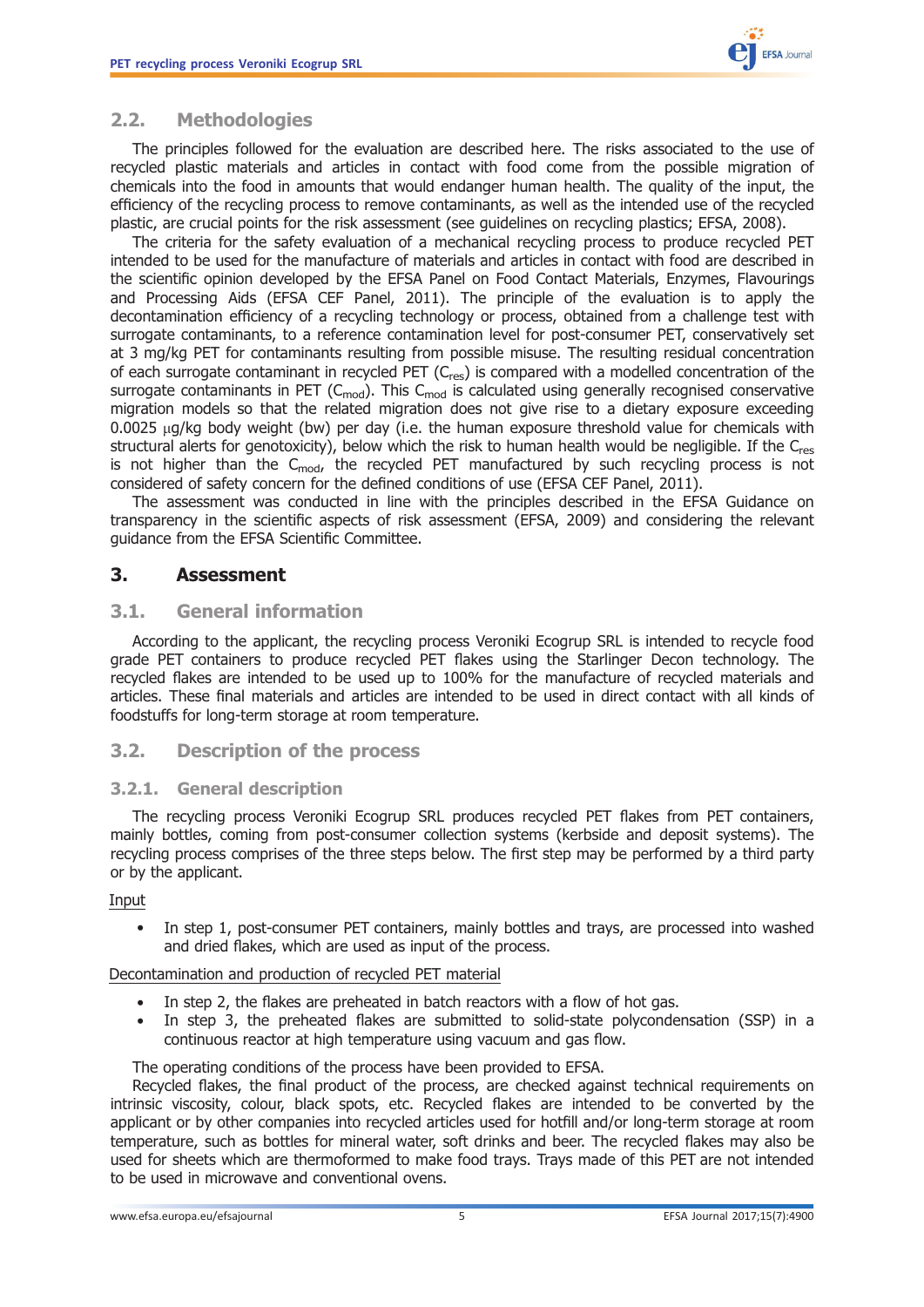## <span id="page-5-0"></span>3.2.2. Characterisation of the input

According to the applicant, the input material for the recycling process Veroniki Ecogrup SRL is washed and dried flakes obtained from PET containers, mainly bottles, previously used for food packaging, from post-consumer collection systems (kerbside and deposit systems). A small fraction may originate from non-food applications such as soap bottles, mouth wash bottles, kitchen hygiene bottles, etc. According to the applicant, the amount of this non-food container fraction depends on the recollection system. On the basis of market share data, the applicant indicated that this fraction is below 5%.

Technical data for the washed and dried flakes are provided such as information on residual content of poly(vinyl chloride) (PVC), glue, cellulose (such as wood and paper), metals, other plastics and physical properties (see Appendix [A\)](#page-9-0).

#### 3.3. Starlinger Decon technology

#### 3.3.1. Description of the main steps

To decontaminate post-consumer PET, the recycling process Veroniki Ecogrup SRL uses the Starlinger Decon technology as described below and for which the general scheme, provided by the applicant, is reported in Figure 1. In step 1, not reported in the scheme, post-consumer PET containers, mainly bottles, are processed into hot washed and dried flakes by third parties or by the applicant.

- Preheating (step 2): The flakes are preheated in a batch reactor with a flow of hot gas up to the temperature of the next step, the main SSP reaction. Several preheaters can be used depending on the amount intended to be recycled.
- Solid-state polycondensation (SSP) (step 3): The flakes from the batch preheater are fed into the SSP reactor running continuously under high temperature and using gas flow and vacuum for a predefined residence time. In particular, the main reactor remains under vacuum with values varying depending on the feeding mode, while gas flow is applied periodically to support the removal of the contaminants from the flakes. This step increases the intrinsic viscosity of the material and further decontaminates the PET flakes.



Figure 1: General scheme of the Starlinger Decon technology

The process is operated under defined operating parameters of temperature, pressure, gas flow and residence time.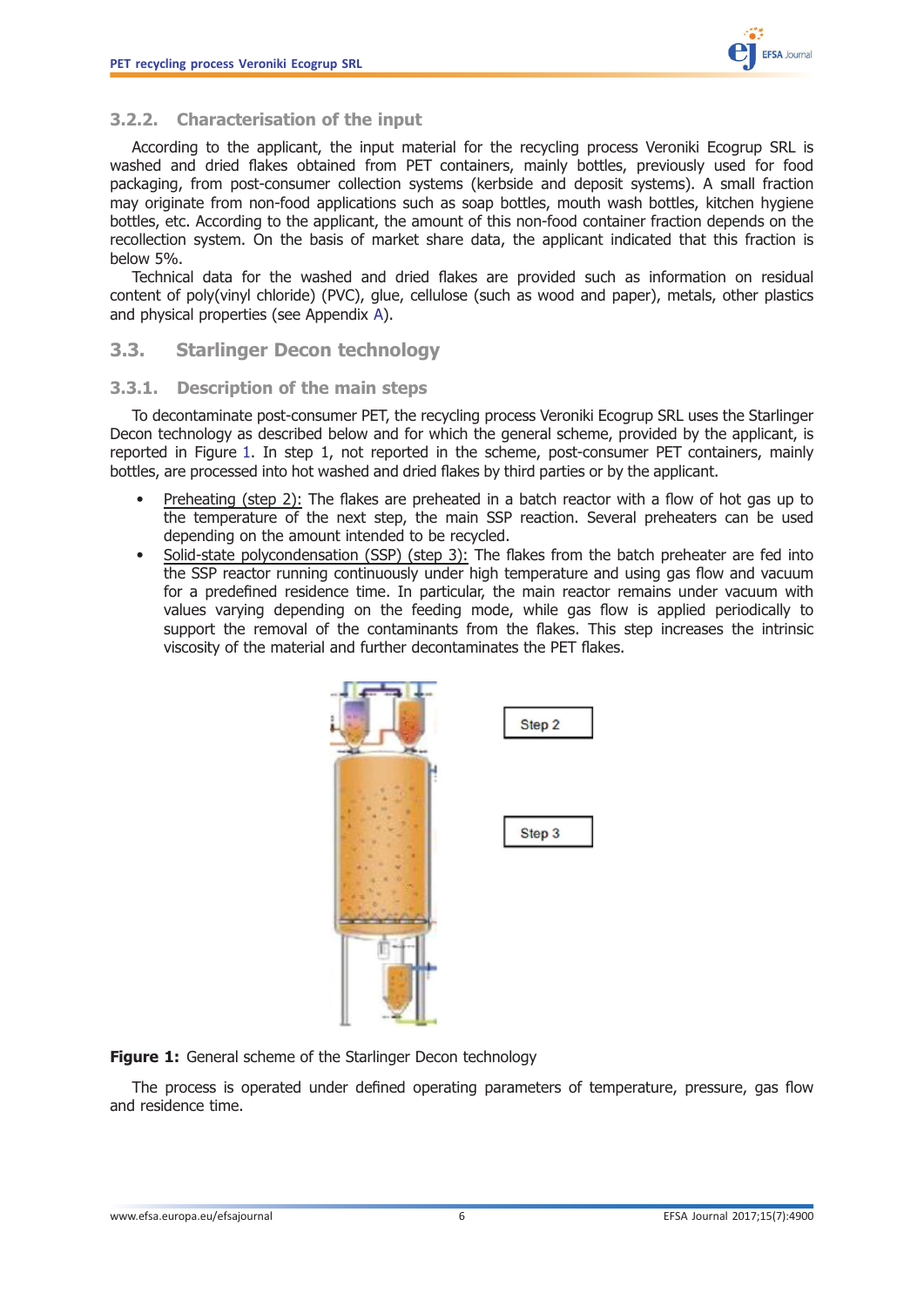

#### <span id="page-6-0"></span>3.3.2. Decontamination efficiency of the recycling process

To demonstrate the decontamination efficiency of the recycling process Veroniki Ecogrup SRL, a challenge test on the Starlinger Decon technology was submitted to the EFSA.

PET flakes were contaminated with toluene, chlorobenzene, phenylcyclohexane, chloroform, methyl salicylate, benzophenone and methylstearate, selected as surrogate contaminants. The surrogates were chosen in agreement with EFSA guidelines and in accordance with the recommendations of the US Food and Drug Administration. The surrogates include different molecular weights and polarities to cover possible chemical classes of contaminants of concern and were demonstrated to be suitable to monitor the behaviour of PET during recycling (EFSA, 2008).

For the preparation of the contaminated PET flakes, conventionally recycled<sup>3</sup> post-consumer PET flakes were soaked in a mixture of surrogates and stored for 7 days at 50°C with daily agitation. The contaminated PET flakes were washed with hot water and detergents then air dried. The concentrations of surrogates in this material were determined.

The Starlinger Decon technology was challenged at a pilot plant. The preheater reactor was filled with washed and dried contaminated flakes only (step 2). Preheated flakes were then fed into the SSP reactor (step 3). The flakes were analysed after each step for their residual concentrations of the applied surrogates. In both batch and continuous modes of operation, the surrogates diffuse through the flakes to the surface and they are constantly eliminated by the gas flow applied. Therefore, in this case, continuous working processes will result in equivalent cleaning efficiencies as batch processes, as long as the same temperature, pressure conditions, gas flow and residence time are applied.

The decontamination efficiency of the process was calculated taking into account the amount of the surrogates detected in washed contaminated flakes before the preheating (before step 2) and after SSP (step 3). The results are summarised below in Table 1.

| <b>Surrogates</b> | <b>Concentration of surrogates</b><br>before step 2 (mg/kg PET) | <b>Concentration of surrogates</b><br>after step 3 (mg/kg PET) | <b>Decontamination</b><br>Efficiency (%) |  |
|-------------------|-----------------------------------------------------------------|----------------------------------------------------------------|------------------------------------------|--|
| Toluene           | 206.9                                                           | 1.1                                                            | 99.5                                     |  |
| Chlorobenzene     | 393.1                                                           | 2.1                                                            | 99.5                                     |  |
| Chloroform        | 120.2                                                           | 3.4                                                            | 97.2                                     |  |
| Methyl salicylate | 369                                                             | 4.1                                                            | 98.9                                     |  |
| Phenylcyclohexane | 404                                                             | 6.9                                                            | 98.3                                     |  |
| Benzophenone      | 594.4                                                           | 22.1                                                           | 96.3                                     |  |
| Methyl stearate   | 743.4                                                           | 27.1                                                           | 96.4                                     |  |

Table 1: Efficiency of the decontamination of the Starlinger Decon technology in the challenge test

PET, poly(ethylene terephthalate).

As shown in Table 1, the decontamination efficiency ranged from 96.3% for benzophenone to 99.5% for toluene and chlorobenzene.

#### 3.4. Discussion

Considering the high temperatures used during the process, the possibility of contamination by microorganisms can be discounted. Therefore, this evaluation focuses on the chemical safety of the final product.

Technical data such as information on residual content of PVC, glue, cellulose (such as wood and paper), metals, other plastics and physical properties are provided for the input materials (washed and dried flakes (step 1)), for the submitted recycling process. The input materials are produced from PET containers, mainly bottles, previously used for food packaging collected through post-consumer collection systems. However, a small fraction of the input may originate from non-food applications such as soap bottles, mouth wash bottles, kitchen hygiene bottles, etc. According to the applicant, the amount of this non-food container fraction depends on the collection system and, on the basis of market share data it is below 5%, as recommended by the EFSA CEF Panel in its 'Scientific opinion on the criteria to be used for safety evaluation of a mechanical recycling process to produce recycled PET intended to be used for manufacture of materials and articles in contact with food' (EFSA CEF Panel, 2011).

 $3$  Conventional recycling includes commonly sorting, grinding, washing and drying steps and produces washed and dried flakes.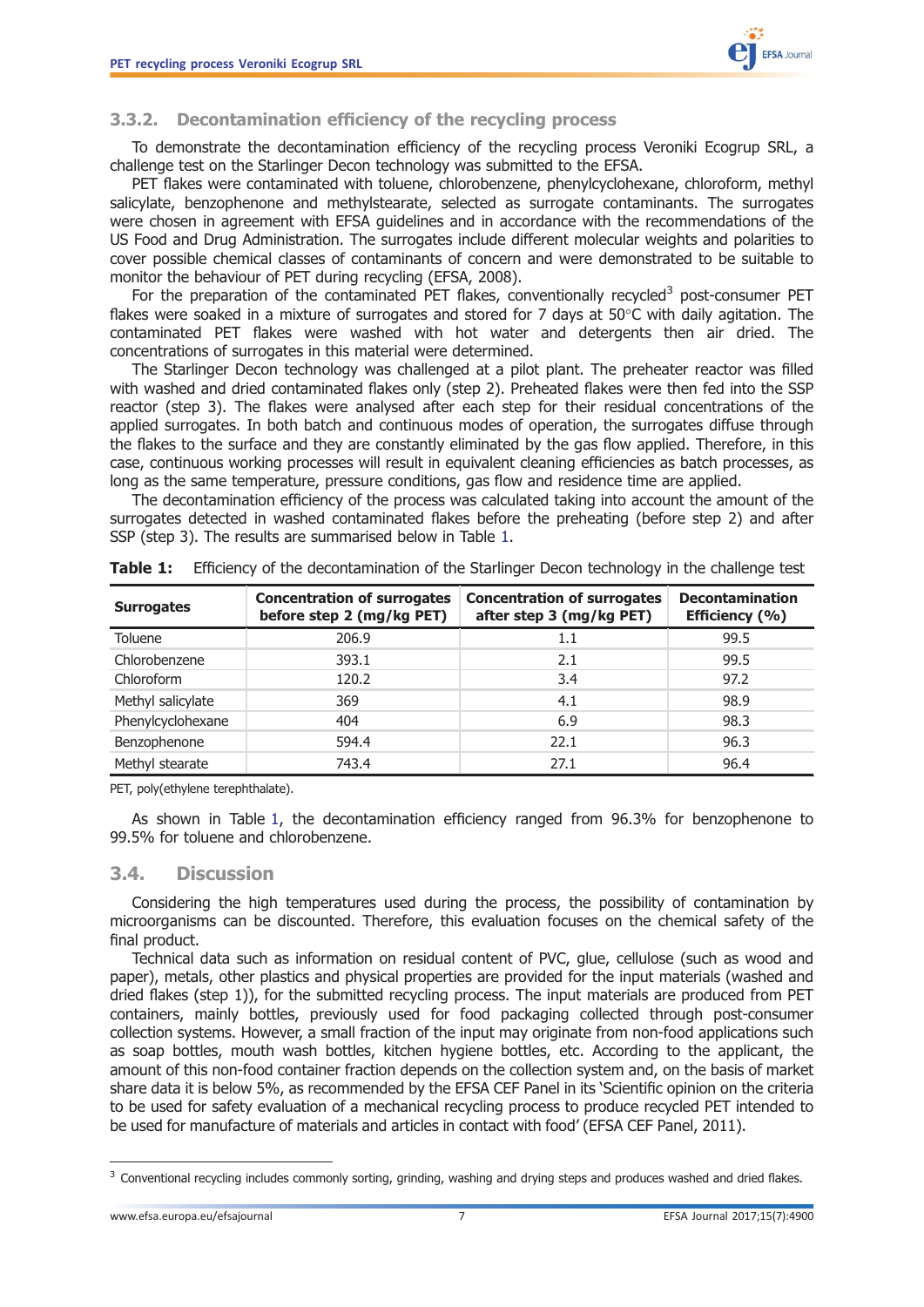

<span id="page-7-0"></span>The process is well described. The washing and drying of flakes from collected PET containers (step 1) is conducted in different ways depending on the plant but, according to the applicant, this step is under control. The following steps are those of the Starlinger Decon technology used to recycle the PET flakes into decontaminated PET flakes: batch preheating (step 2) and continuous SSP (step 3). The operating parameters of temperature, residence time, pressure and gas flow for both steps have been provided to EFSA.

A challenge test was conducted at a pilot plant scale on process steps 2 and 3 (preheating and SSP reactor) to measure the decontamination efficiency. The Panel considered that the challenge test was performed correctly according to the recommendations in the EFSA guidelines (EFSA, 2008) and that the steps 2 and 3 are the critical steps for the decontamination efficiency of the process. Consequently temperature, residence time, pressure and gas flow parameters of steps 2 and 3 of the process should be controlled to guarantee the performance of the decontamination. These parameters have been provided to EFSA.

The decontamination efficiencies obtained for each surrogate contaminant from the challenge test performed on step 2 and step 3, ranging from 96.3% to 99.5%, have been used to calculate the residual concentrations of potential unknown contaminants in PET  $(C_{res})$  according to the evaluation procedure described in the 'Scientific opinion on the criteria to be used for safety evaluation of a mechanical recycling process to produce recycled PET' (EFSA CEF Panel, 2011; Appendix [B\)](#page-10-0). By applying the decontamination efficiency percentage to the reference contamination level of 3 mg/kg PET, the C<sub>res</sub> for the different surrogates is obtained (Table 2).

According to the evaluation principles (EFSA CEF Panel, 2011), the C<sub>res</sub> value should not be higher than a modelled concentration in PET ( $C_{mod}$ ) corresponding to a migration, after 1 year at 25°C, which cannot give rise to a dietary exposure exceeding  $0.0025 \mu g/kg$  bw per day, the exposure threshold below which the risk to human health would be negligible.<sup>4</sup> Because the recycled PET is intended for general use for the manufacturing of articles containing up to 100% recycled PET, the most conservative default scenario for infants has been applied. Therefore, the migration of  $0.1 \mu$ g/kg into food has been used to calculate C<sub>mod</sub> (EFSA CEF Panel, 2011). The results of these calculations are shown in Table 2. The relationship between the key parameters for the evaluation scheme is reported in Appendix [B](#page-10-0).

| <b>Surrogates</b> | Decontamination efficiency (%) | $C_{res}$ (mg/kg PET) | $C_{mod}$ (mg/kg PET) |  |
|-------------------|--------------------------------|-----------------------|-----------------------|--|
| Toluene           | 99.5                           | 0.02                  | 0.09                  |  |
| Chlorobenzene     | 99.5                           | 0.02                  | 0.10                  |  |
| Chloroform        | 97.2                           | 0.08                  | 0.10                  |  |
| Methyl salicylate | 98.9                           | 0.03                  | 0.13                  |  |
| Phenylcyclohexane | 98.3                           | 0.05                  | 0.14                  |  |
| Benzophenone      | 96.3                           | 0.11                  | 0.16                  |  |
| Methyl stearate   | 96.4                           | 0.11                  | 0.32                  |  |

Table 2: Decontamination efficiency from challenge test, residual concentration of surrogate contaminants in recycled PET  $(C_{res})$  and calculated concentration of surrogate contaminants in PET ( $C_{mod}$ ) corresponding to a modelled migration of 0.1  $\mu$ g/kg food after 1 year at 25°C

PET: poly(ethylene terephthalate); C<sub>res</sub>: residual concentration in PET; C<sub>mod</sub>: modelled concentration in PET.

The residual concentrations of all surrogates in PET after decontamination  $(C_{res})$  are lower than the corresponding modelled concentrations in PET ( $C_{mod}$ ). Therefore, the Panel considered that the recycling process under evaluation using the Starlinger Decon technology is able to ensure that the level of migration of unknown contaminants from the recycled PET into food is below the conservatively modelled migration of 0.1  $\mu$ g/kg food at which the risk to human health would be negligible.

#### 4. Conclusions

The Panel considered that the process Veroniki Ecogrup SRL is well characterised and the main steps used to recycle the PET flakes into decontaminated PET flakes have been identified. Having examined the challenge test provided, the Panel concluded that the preheating (step 2) and the

 $4$  0.0025  $\mu$ q/kq bw per day is the human exposure threshold value for chemicals with structural alerts raising concern for potential genotoxicity, below which the risk to human health would be negligible (EFSA CEF Panel, 2011).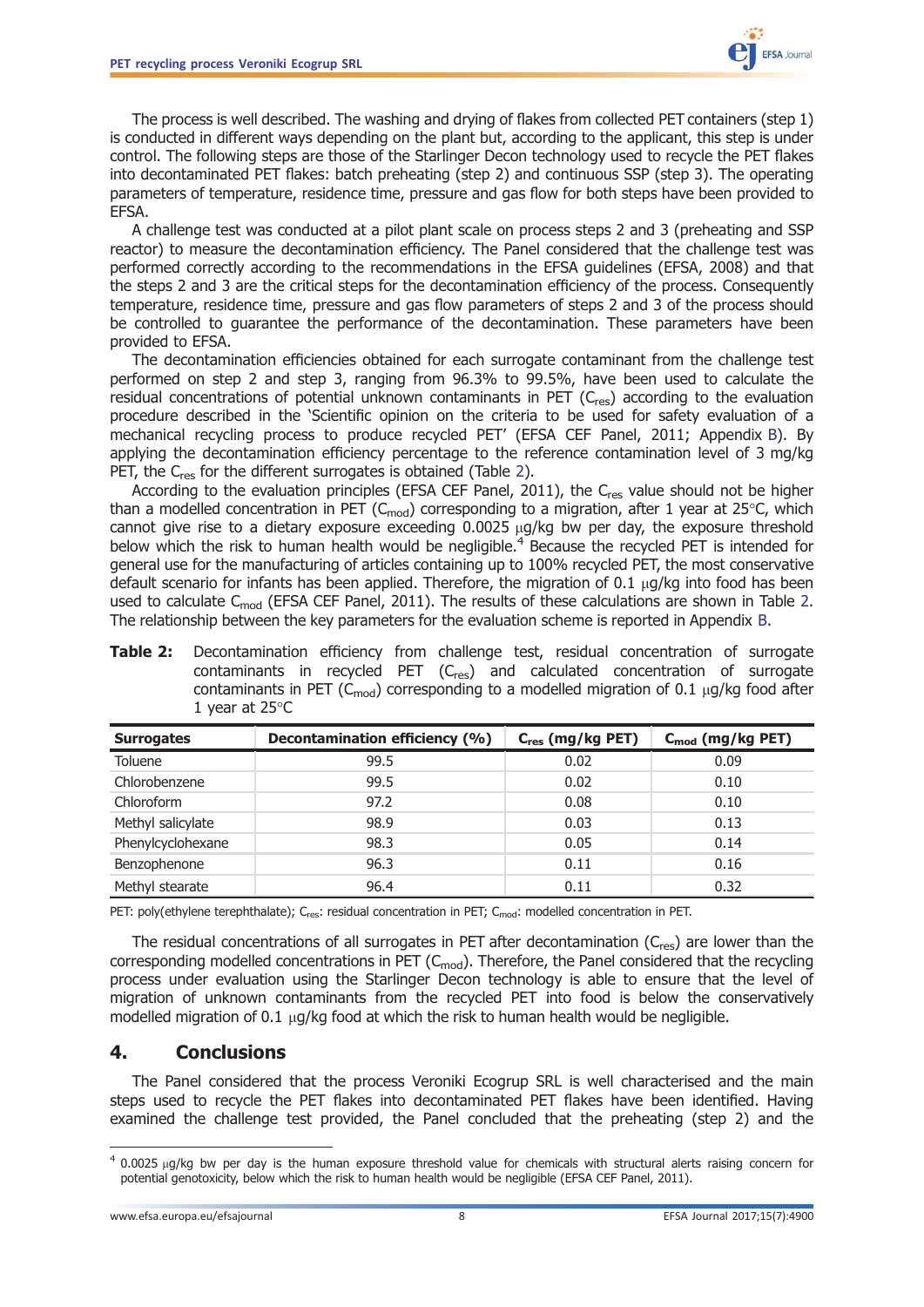

<span id="page-8-0"></span>decontamination in the continuous SSP reactor (step 3) are the critical steps for the decontamination efficiency of the process. The operating parameters to control its performance are temperature, residence time, pressure and gas flow. Therefore, the Panel considered that the recycling process Veroniki Ecogrup SRL is able to reduce any foreseeable accidental contamination of the post-consumer food contact PET to a concentration that does not give rise to concern for a risk to human health if:

- i) it is operated under conditions that are at least as severe as those obtained from the challenge test used to measure the decontamination efficiency of the process;
- ii) the input of the process is washed and dried post-consumer PET flakes originating from materials and articles that have been manufactured in accordance with the European Union (EU) legislation on food contact materials containing no more than 5% of PET from non-food consumer applications.

Therefore, the recycled PET obtained from the process Veroniki Ecogrup SRL and intended to be used up to 100% for the manufacture of materials and articles for contact with all types of foodstuffs for long-term storage at room temperature is not considered of safety concern. Trays made of this recycled PET are not intended to be used, and should not be used in microwave and conventional ovens.

### 5. Recommendations

The Panel recommended periodic verification that the input to be recycled originates from materials and articles that have been manufactured in accordance with the EU legislation on food contact materials and that the proportion of PET from non-food consumer applications is no more than 5%. This adheres to good manufacturing practice and Regulation (EC) No 282/2008, Art. 4b. Critical steps in recycling should be monitored and kept under control. In addition, supporting documentation should be available on how it is ensured that the critical steps are operated under conditions at least as severe as those in the challenge test used to measure the decontamination efficiency of the process.

## Documentation provided to EFSA

1) Dossier "Veroniki Ecogrup SRL". March 2017. Submitted on behalf of Veroniki Ecogrup SRL, Romania.

## References

- EFSA (European Food Safety Authority), 2008. Guidelines for the submission of an application for safety evaluation by the EFSA of a recycling process to produce recycled plastics intended to be used for manufacture of materials and articles in contact with food, prior to its authorisation. EFSA Journal 2008,6(7):717, 12 pp. <https://doi.org/10.2903/j.efsa.2008.717>
- EFSA (European Food Safety Authority), 2009. Guidance of the Scientific Committee on transparency in the scientific aspects of risk assessments carried out by EFSA. Part 2: general principles. EFSA Journal 2009;7 (5):1051, 22 pp. <https://doi.org/10.2903/j.efsa.2009.1051>
- EFSA CEF Panel (EFSA Panel on Food Contact Materials, Enzymes, Flavourings and Processing Aids (CEF)), 2011. Scientific opinion on the criteria to be used for safety evaluation of a mechanical recycling process to produce recycled PET intended to be used for manufacture of materials and articles in contact with food. EFSA Journal 2011;9(7):2184, 25 pp. <https://doi.org/10.2903/j.efsa.2011.2184>

## Abbreviations

| bw               | body weight                                                                    |
|------------------|--------------------------------------------------------------------------------|
| CEF Panel        | EFSA Panel on Food Contact Materials, Enzymes, Flavourings and Processing Aids |
| $C_{\text{mod}}$ | modelled concentration in PET                                                  |
| $C_{res}$        | residual concentration in PET                                                  |
| EC.              | European Commission                                                            |
| iV               | intrinsic viscosity                                                            |
| <b>PET</b>       | poly(ethylene terephthalate)                                                   |
| <b>PVC</b>       | poly(vinyl chloride)                                                           |
| <b>SSP</b>       | solid-state polycondensation                                                   |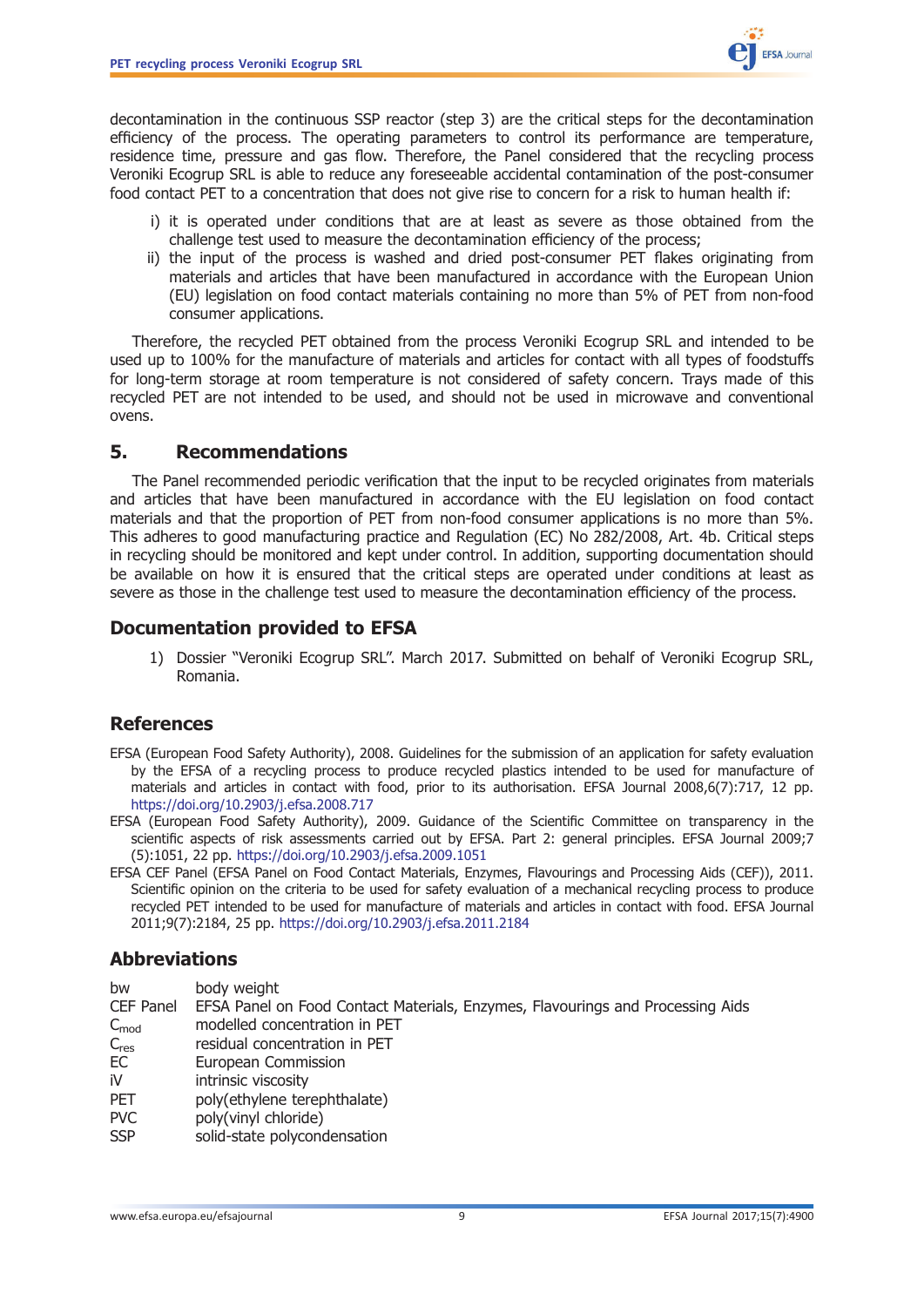

## <span id="page-9-0"></span>Appendix A – Technical data of the washed flakes as provided by the applicant

| <b>Parameter</b>         | <b>Value</b>              |  |  |
|--------------------------|---------------------------|--|--|
| Moisture                 | $< 2\%$                   |  |  |
| <b>PVC</b> content       | $< 100$ ppm               |  |  |
| Other plastics than PET  | $< 500$ ppm               |  |  |
| Flakes with glue content | $< 4000$ ppm              |  |  |
| Metal content            | $< 500$ ppm               |  |  |
| Wood, paper content      | $< 100$ ppm               |  |  |
| ïV                       | $0.65 - 1.2$ dl/g         |  |  |
| <b>Bulk density</b>      | 250-750 kg/m <sup>3</sup> |  |  |
| Flakes size              | $1-15$ mm                 |  |  |
| Flakes thickness         | $50 - 1200$ um            |  |  |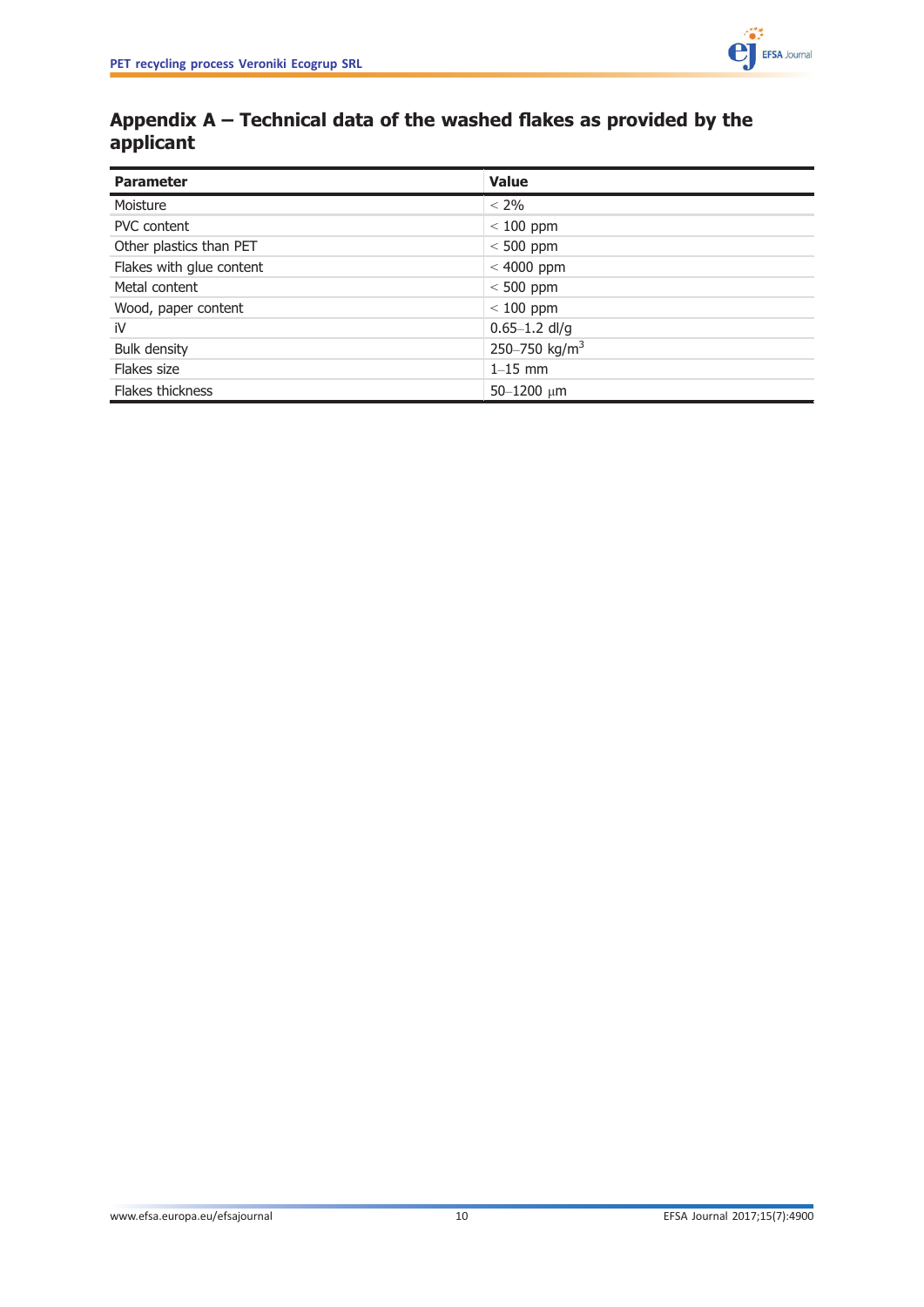

## <span id="page-10-0"></span>Appendix B – Relationship between the key parameters for the evaluation scheme (EFSA CEF Panel, 2011)



\*Default scenario (infant). For adults and toddlers, the migration criterion will be 0.75 and 0.15  $\mu$ g/ kg food respectively.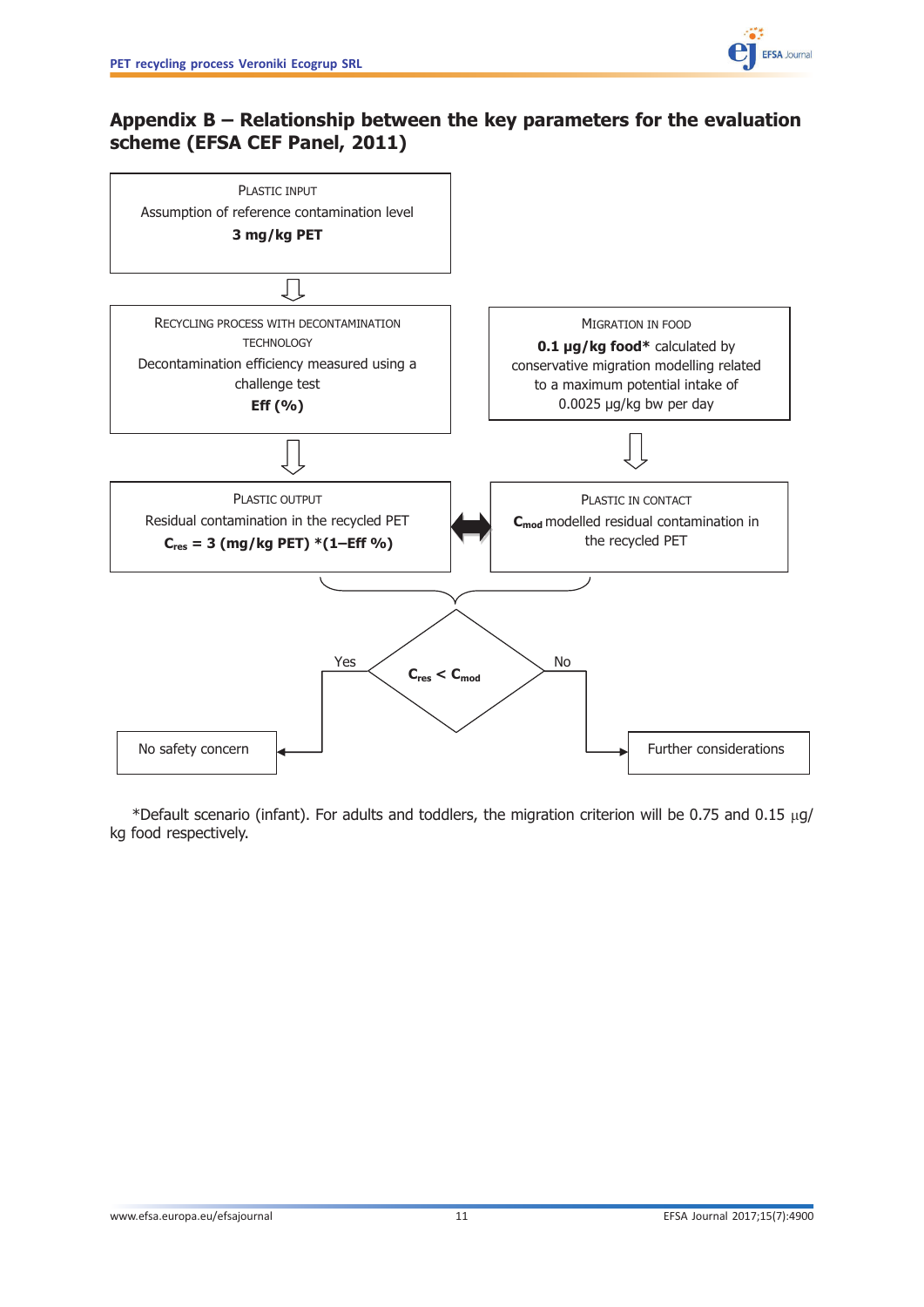## **Appendix C – Table of Operational Parameters (Confidential Information)**

Although the operational parameters are reported for all the process steps, the critical steps and the corresponding parameters of the challenge test/process, considered for the evaluation of the process and for which it has been concluded that the process is safe, are highlighted in green.

The process should be operated at conditions at least as severe as the ones indicated in green in the table (e.g. lower pressures are more severe than higher, higher temperatures are more severe than lower, longer times are more severe than shorter, higher gas flows generally are more severe than lower).

The official enforcement control shall verify that the recycling plant is operating in a way that complies with its authorisation. Eventual deviations from the values of the parameters indicated as critical (marked in green in the table) should be demonstrated not impacting significantly on the safety assessment. The table does not report the tolerances for the operational parameters.

| Process Veroniki Ecogrup SRL (RECYC0145) based on the Starlinger Decon technology* |                                            |                    |                 |                          |           |                       |                         |            |
|------------------------------------------------------------------------------------|--------------------------------------------|--------------------|-----------------|--------------------------|-----------|-----------------------|-------------------------|------------|
| Step 2:                                                                            |                                            |                    | Step 3:         |                          |           |                       |                         |            |
|                                                                                    | Pre-heating to decontamination temperature |                    |                 | SSP under inert gas flow |           |                       |                         |            |
|                                                                                    |                                            | P                  | <b>Gas flow</b> | т                        |           | P                     | <b>Gas flow</b>         | т          |
| <b>Parameters</b>                                                                  | (min)                                      | (mbar)             | rate            | (C)                      | (min)     | (mbar)                | rate                    | (C)        |
|                                                                                    |                                            |                    | $(m^3/h)^{***}$ |                          |           |                       | (L/kg/h)                |            |
| <b>Challenge</b><br>test                                                           |                                            | <b>Atmospheric</b> |                 |                          |           | 90% of time $\leq 10$ | 70% of time             |            |
| (Fraunhofer                                                                        | 5                                          |                    | 80              | 158                      | 60        | 10% of time 1000      | gas flow                | 157        |
| Report<br>PA/4672/12)                                                              |                                            | Batch              |                 |                          |           | continuous            | $\leq 0.2***$           |            |
|                                                                                    |                                            | Atmospheric**      |                 |                          |           | 90% of time $\leq 10$ |                         |            |
| <b>Process</b>                                                                     | $\geq 5$                                   |                    | $\geq 800$      | $\geq 160$               | $\geq 60$ | 10% of time $\leq$ 30 | 70% of time<br>gas flow | $\geq 160$ |
|                                                                                    |                                            | <b>Batch</b>       |                 |                          |           | continuous            | $\geq 0.2$              |            |